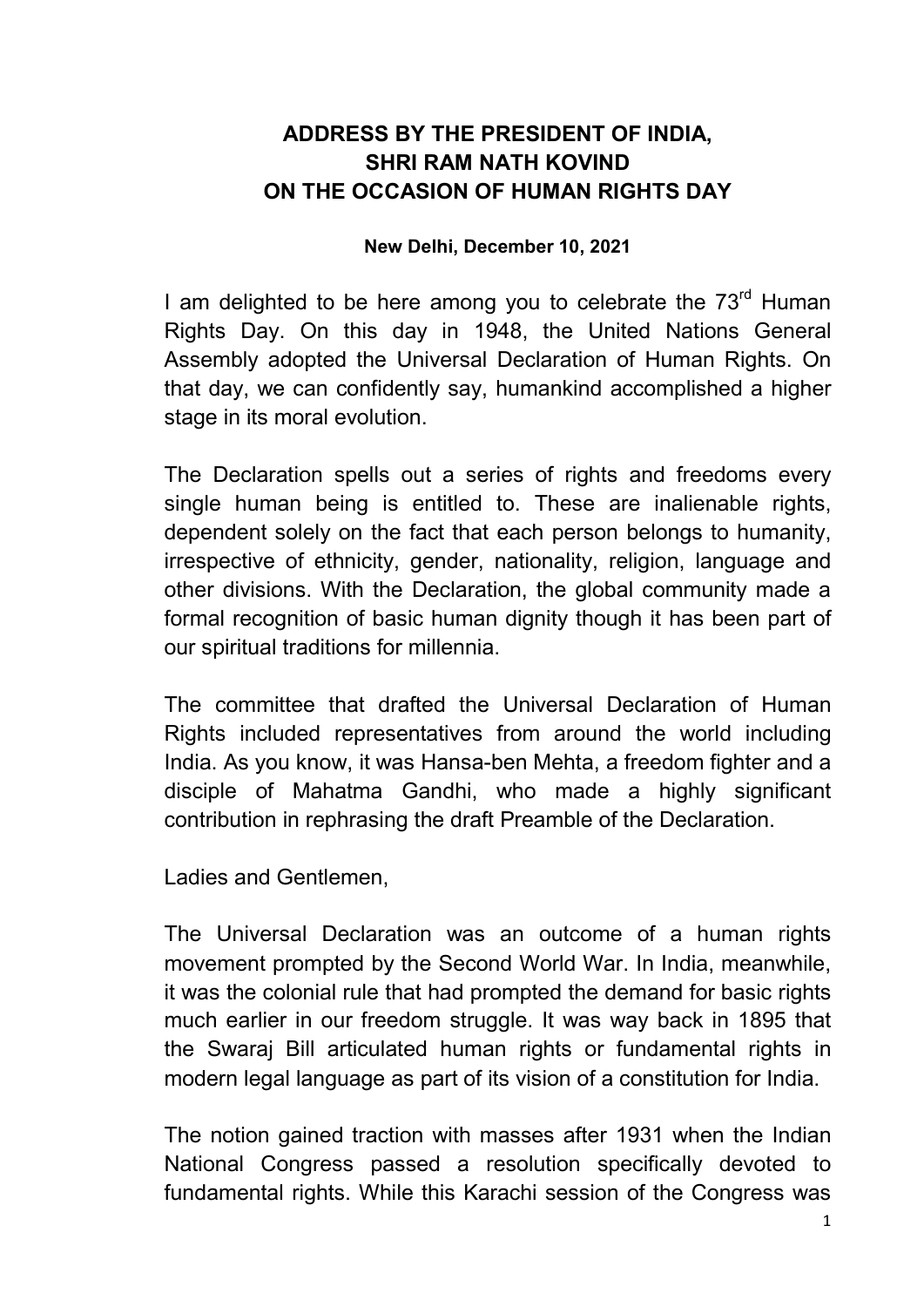chaired by Sardar Vallabhbhai Patel, the 'Resolution on Fundamental Rights and Economic Changes' was drafted with key suggestions from Mahatma Gandhi. The resolution noted that any constitution of India should provide "fundamental rights of the people" including freedom of speech and religion. Two months later, Gandhiji said that the resolution on fundamental rights was the most important resolution, and it showed what kind of swaraj he wanted to achieve. Further, the Father of the Nation noted [and I quote]: "That swaraj is the poor man's swaraj or Ramarajya. Rama symbolized justice and equity, Rama symbolized truth and charity." [unquote]

These ideals also inspired the framers of the Constitution. Moreover, the sub-committee on fundamental rights was headed by Sardar Patel. Another coincidence was that the sub-committee included among its members Hansa Mehta, who was also participating in the drafting of the Universal Declaration of Human Rights around the same time. The Preamble of our Constitution stresses upon Justice, Liberty, Equality and Fraternity. To my mind, the four words beautifully sum up the whole range of human rights.

## Ladies and Gentlemen,

The human rights discourse is justifiably centred on rights, but in India we have always understood, as Gandhiji often reiterated, that rights and duties are two sides of the same coin. Moreover, rights of individuals are not held to be absolute but have to be aligned with social context. In the Constituent Assembly debates, Sardar Patel had insisted on a balance between civil rights and society's own rights for the sake of order. Dr B. R. Ambedkar, the chief architect of the Constitution, was also of the same mind. Responding at length to criticisms, he said [and I quote]: "What the Draft Constitution has done is that instead of formulating fundamental rights in absolute terms and depending upon our Supreme Court to come to the rescue of Parliament by inventing the doctrine of police power, it permits the State directly to impose limitations upon the fundamental rights." [unquote] It is this delicate balancing that has ensured the middle path for the Republic.

Ladies and Gentlemen,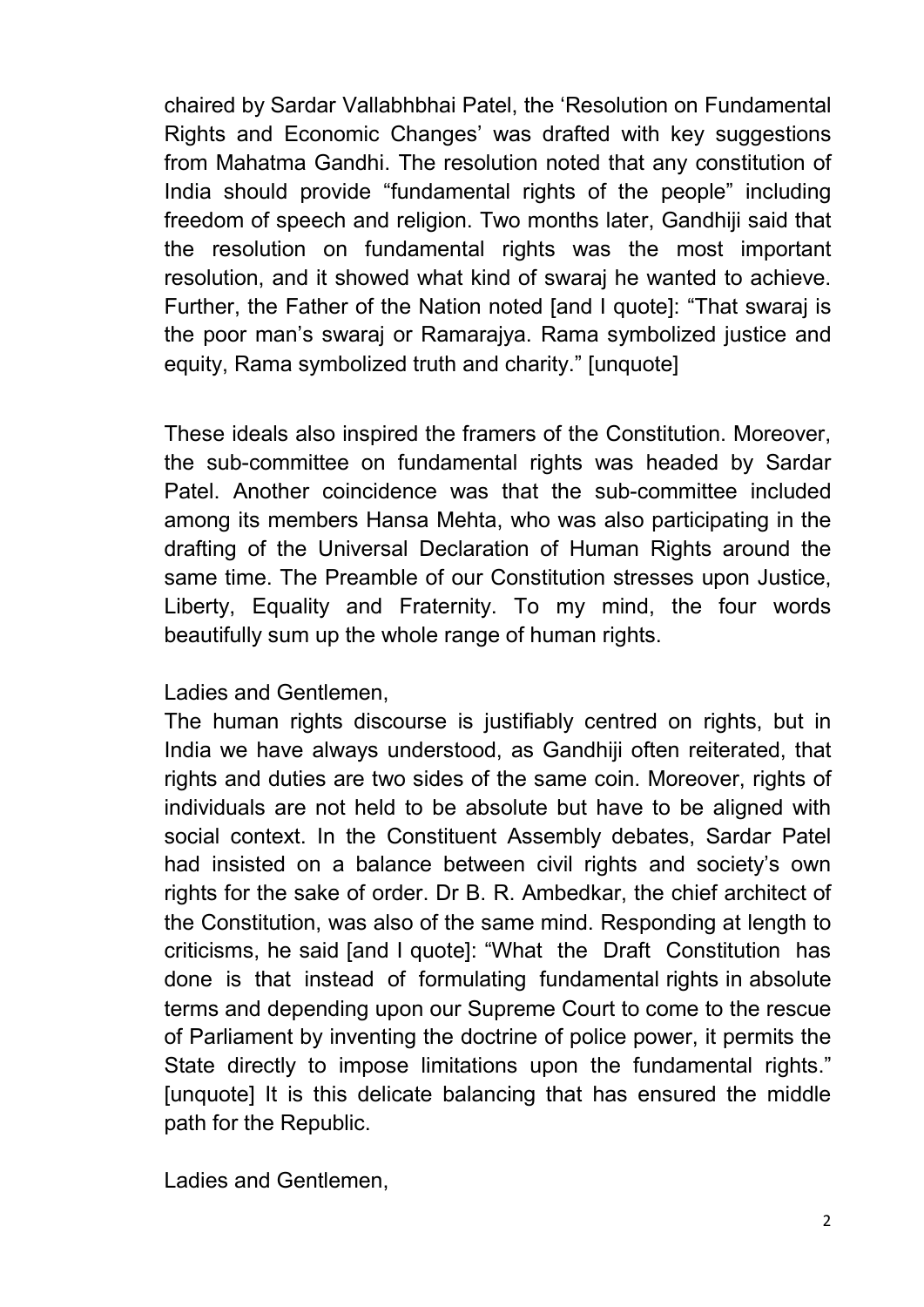The theme of this year's Human Rights Day is 'Equality'. Article 1 of the Universal Declaration states, "All human beings are born free and equal in dignity and rights." Equality is the very soul of human rights. While non-discrimination is the first condition for absolute respect for human dignity, the world is beset with countless prejudices. They, unfortunately, hinder the full realisation of individuals' potential, and thus are not in the interest of society as a whole. Human Rights Day is the ideal occasion for us to ponder collectively and find ways to overcome such prejudices that only hinder the progress of humanity.

On this day, the world should also debate and discuss the 'Right to a Healthy Environment and Climate Justice'. The degradation of nature is leading to irreversible changes in climate and we are already witnessing its harmful impact. The world is waking up to the harsh reality, but it is yet to build the resolve to make decisive change. We owe it to our children that we save Mother Nature from the worst effects of industrialisation. The time is running out. I am glad that India has taken initiatives at home as well as at the recently held global climate conference, which will go a long way in restoring the health of the planet. Especially commendable is India's leadership in the International Solar Alliance and a series of measures to promote green energy.

Ladies and Gentlemen,

The humanity is grappling with the worst pandemic in the history. While the pandemic is not yet over, and the virus seems to be one step ahead of humankind, the world has so far responded to it by placing our trust in science and in global partnership. Though the pandemic affects the humanity universally, it is also seen that it has disproportionately devastating impact on the vulnerable sections of society. In this context, India, despite the obvious challenges, has been able to save millions of lives by adopting a policy of free and universal availability of vaccine. With the biggest vaccination exercise in history, the Government has also been able to provide protection against the virus to nearly a billion people. I congratulate doctors, scientists and all other 'Corona Warriors' for their heroic efforts to uphold people's Right to Life and Right to Health.